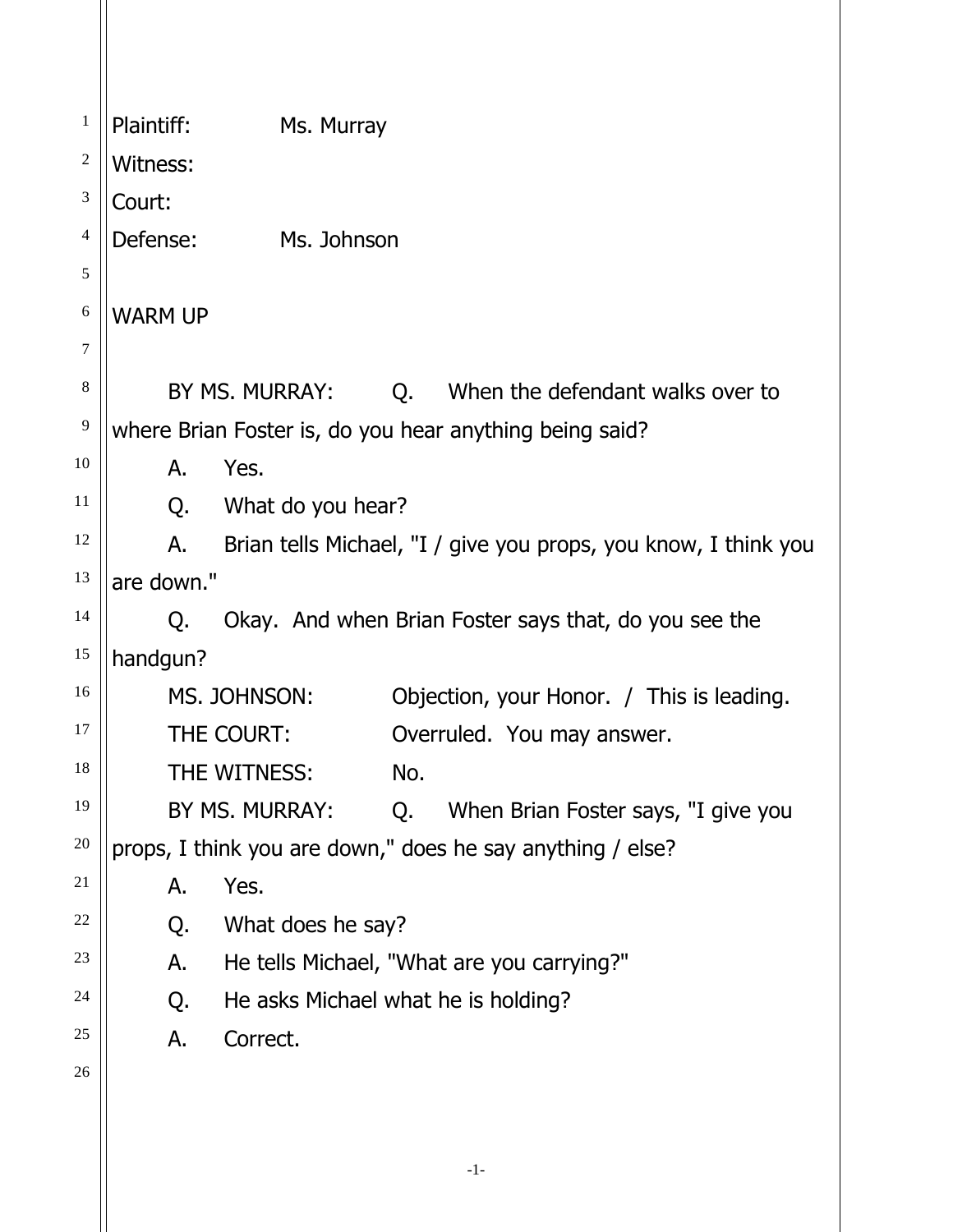| $\mathbf{1}$<br>$\overline{c}$ | do?            | Q. |                                     |            | When Brian Foster says / that, what do you see the defendant      |
|--------------------------------|----------------|----|-------------------------------------|------------|-------------------------------------------------------------------|
| 3                              |                |    |                                     |            |                                                                   |
| 4                              |                | А. |                                     |            | Pull out the gun from under his waistband.                        |
| $\sqrt{5}$                     |                | Q. |                                     |            | When the defendant pulls out the handgun, what does / he do       |
|                                | with it?       |    |                                     |            |                                                                   |
| 6                              |                | А. | He displays it so Brian can see it. |            |                                                                   |
| 7                              |                | Q. | How does he display it?             |            |                                                                   |
| 8                              |                | А. |                                     |            | With his right arm. He pulls out the / weapon.                    |
| 9                              |                | Q. |                                     |            | So he reaches into his waistband in the front area?               |
| 10                             |                | А. | Correct.                            |            |                                                                   |
| 11                             |                |    | MS. JOHNSON:                        |            | Objection. Leading.                                               |
| 12                             |                |    | THE COURT:                          | Sustained. |                                                                   |
| 13                             |                |    | BY MS. MURRAY:                      | Q.         | Where does he pull the handgun from?                              |
| 14                             |                |    | THE WITNESS:                        |            | From the front / waistband with his right                         |
| 15                             | hand.          |    |                                     |            |                                                                   |
| 16                             |                | Q. |                                     |            | And when the defendant pulls out the handgun with his right       |
| 17                             |                |    |                                     |            | hand from the front of his waistband, how does he display it?     |
| 18                             |                | А. |                                     |            | He just holds it out with one hand. He raises it a little bit. He |
| 19                             | holds it up. / |    |                                     |            |                                                                   |
| 20                             |                |    |                                     |            |                                                                   |
| 21                             |                |    |                                     |            |                                                                   |
| 22                             |                |    |                                     |            | **END OF WARMUP**                                                 |
| 23                             |                |    |                                     |            |                                                                   |
| 24                             |                |    |                                     |            |                                                                   |
| 25                             |                |    |                                     |            |                                                                   |
| 26                             |                |    |                                     |            |                                                                   |
|                                |                |    |                                     |            |                                                                   |
|                                |                |    |                                     |            |                                                                   |
|                                |                |    |                                     |            | $-2-$                                                             |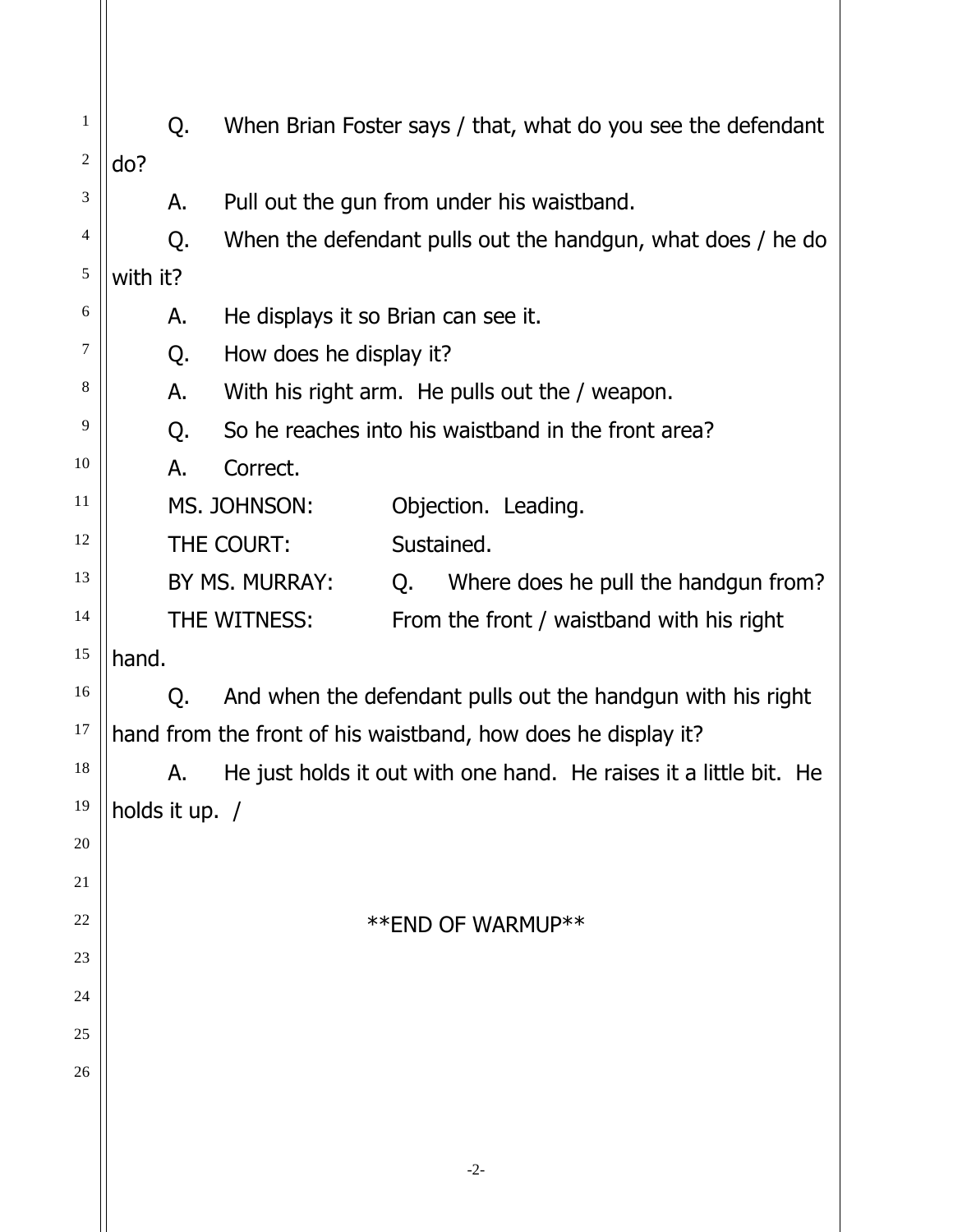1 BEGIN TEST

| 2       |               |                               |    |                                                                                  |  |  |
|---------|---------------|-------------------------------|----|----------------------------------------------------------------------------------|--|--|
| 3       |               | <b>EXAMINATION</b>            |    |                                                                                  |  |  |
| 4       |               | BY MS. MURRAY:                | Q. | Can you stand up and show the jury                                               |  |  |
| 5       |               |                               |    | how it is the defendant displays the weapon to Brian Foster?                     |  |  |
| 6       | А.            |                               |    | He just pulls it out and / displays it like that.                                |  |  |
| 7       |               | MS. MURRAY:                   |    | For the record, the witness has made a pulling                                   |  |  |
| $\,8\,$ |               |                               |    | gesture from the front of his waistband with his right hand. Then / he sort      |  |  |
| 9       |               |                               |    | of points it and turns it a little to the right just like turning his hand over. |  |  |
| 10      |               | THE COURT:                    |    | Okay. The arm extended straight forward /                                        |  |  |
| 11      |               |                               |    | level to the ground, and appears to move the weapon at a 45-degree angle         |  |  |
| 12      | to the right. |                               |    |                                                                                  |  |  |
| 13      |               | MS. MURRAY:                   |    | About chest high.                                                                |  |  |
| 14      |               | THE COURT:                    |    | The record may so reflect. /                                                     |  |  |
| 15      |               | BY MS. MURRAY:                | Q. | Is that accurate, sir?                                                           |  |  |
| 16      | А.            | Yes.                          |    |                                                                                  |  |  |
| 17      | Q.            |                               |    | At the time that the defendant pulls the gun out that way and                    |  |  |
| 18      |               |                               |    | displays it, is Brian Foster -- where is / he standing?                          |  |  |
| 19      | Α.            | Directly in front of Michael. |    |                                                                                  |  |  |
| 20      |               |                               |    | Now, when the defendant pulls out the gun, does Brian Foster                     |  |  |
| 21      | say anything? |                               |    |                                                                                  |  |  |
| 22      | A.            | No.                           |    |                                                                                  |  |  |
| 23      | Q.            |                               |    | After the defendant pulls / out the gun, does the defendant say                  |  |  |
| 24      | anything?     |                               |    |                                                                                  |  |  |
| 25      | А.            | No.                           |    |                                                                                  |  |  |
| 26      | Q.            |                               |    | How long does Michael Tran remain there showing the gun?                         |  |  |
|         |               |                               |    |                                                                                  |  |  |
|         |               |                               |    | $-3-$                                                                            |  |  |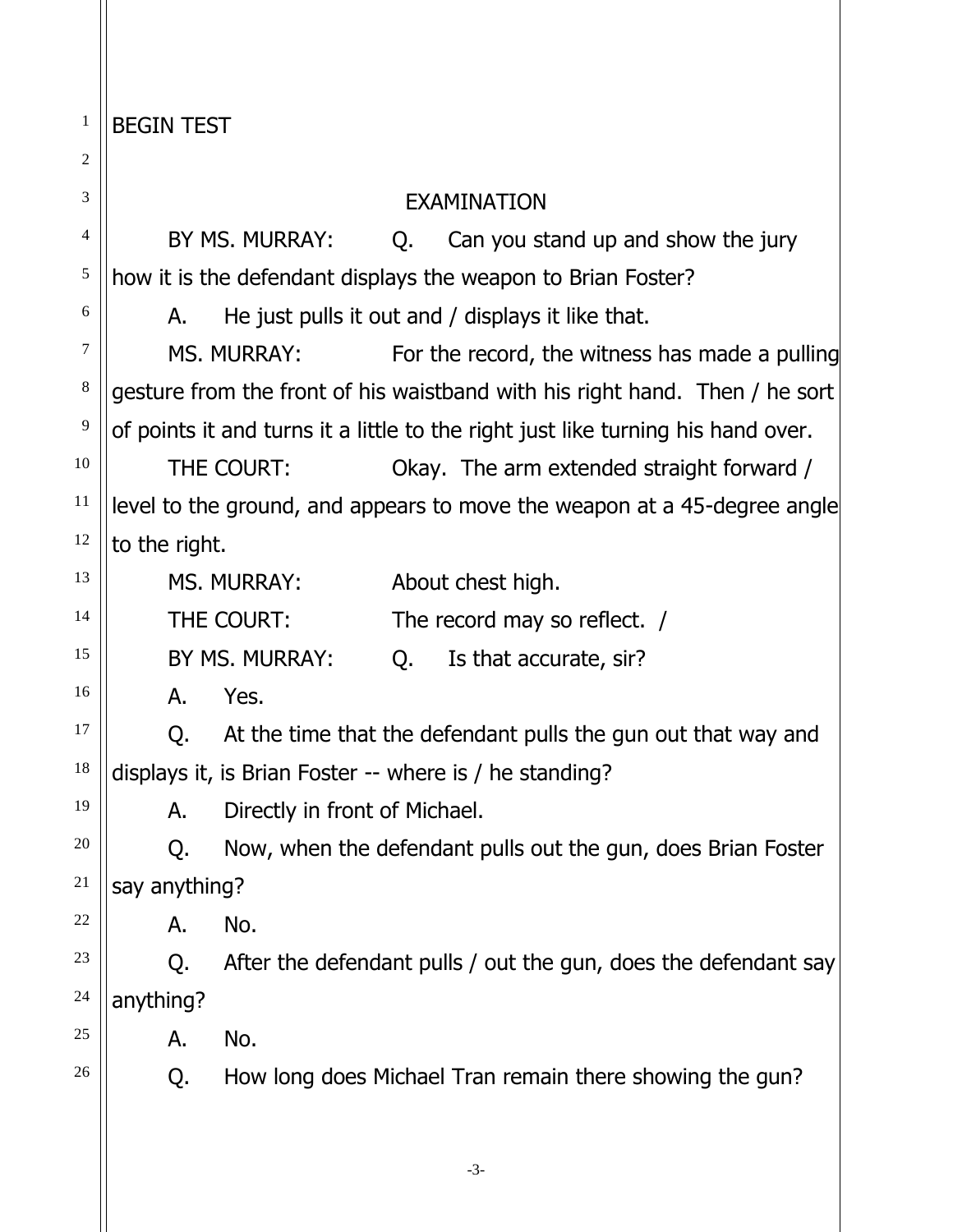| 1  | А.             | Less than a minute.                                                        |
|----|----------------|----------------------------------------------------------------------------|
| 2  | Q.             | And at / the end of that minute, does anybody say anything?                |
| 3  | Α.             | Yes.                                                                       |
| 4  | Q.             | Who?                                                                       |
| 5  | А.             | Michael.                                                                   |
| 6  | Q.             | What does the defendant say?                                               |
| 7  | Α.             | At this point Kevin was approaching Michael.                               |
| 8  | Q.             | Okay. / Where was Kevin Cooper as you say he is approaching                |
| 9  | the defendant? |                                                                            |
| 10 | А.             | He was to the left of Michael.                                             |
| 11 | Q.             | Okay. And to the left -- if / you look at the diagram marked as            |
| 12 |                | People's 1 for identification, do you see all those numbers on the diagram |
| 13 |                | near the car marked as / 20?                                               |
| 14 | А.             | Yes.                                                                       |
| 15 | Q.             | Can you see on that diagram about where the defendant was                  |
| 16 |                | standing as he was talking to Brian Foster?                                |
| 17 | А.             | I'd say between $14/$ and 15.                                              |
| 18 |                | Okay. Now, as you see Kevin Cooper is approaching the                      |
| 19 |                | defendant, do you see any of the numbers on the diagram that are / close   |
| 20 |                | to the spot where Kevin Cooper is as he is approaching?                    |
| 21 | A.             | Yes.                                                                       |
| 22 | Q.             | Where?                                                                     |
| 23 | А.             | Number 18.                                                                 |
| 24 | Q.             | That is directly to the south of the car / marked as 20 on the             |
| 25 | diagram?       |                                                                            |
| 26 | Α.             | Correct.                                                                   |
|    |                |                                                                            |
|    |                | -4-                                                                        |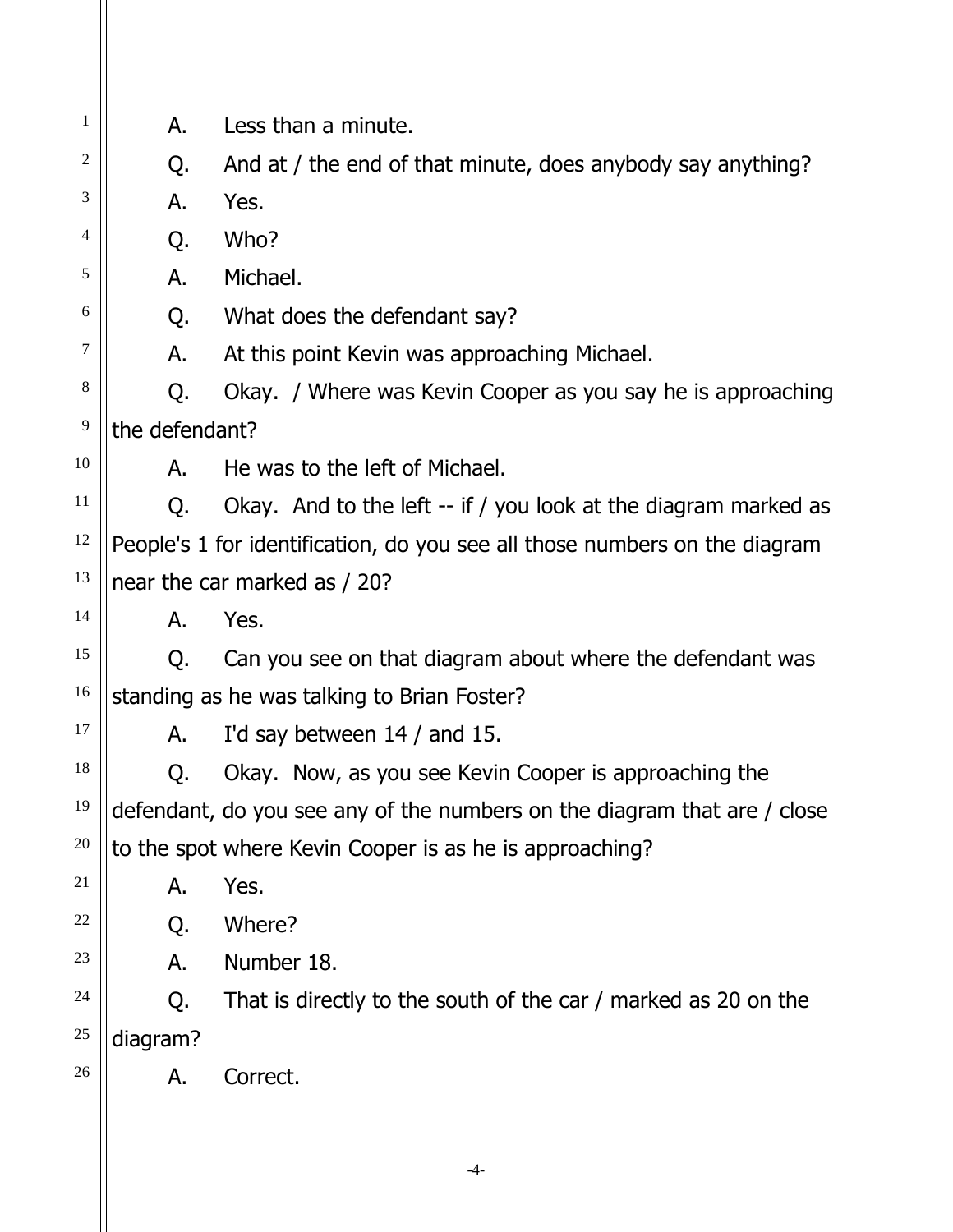| $\mathbf{1}$   | Q.                               | As Kevin Cooper is in the area of the 18 on the diagram, what |  |  |  |  |
|----------------|----------------------------------|---------------------------------------------------------------|--|--|--|--|
| $\sqrt{2}$     | do you hear the / defendant say? |                                                               |  |  |  |  |
| 3              | Α.                               | He tells Kevin to step back.                                  |  |  |  |  |
| $\overline{4}$ | Q.                               | When Michael says that, does he do anything?                  |  |  |  |  |
| 5              | А.                               | He turns his body over so the gun is / moving towards that    |  |  |  |  |
| 6              | direction.                       |                                                               |  |  |  |  |
| 7              | Q.                               | In which direction is the gun moving?                         |  |  |  |  |
| $\,8\,$        | А.                               | Towards Mr. Cooper.                                           |  |  |  |  |
| 9              | Q.                               | And when the defendant demands that Mr. Cooper back away,     |  |  |  |  |
| 10             |                                  | what / do you see Kevin Cooper do, if anything?               |  |  |  |  |
| 11             | А.                               | He steps back.                                                |  |  |  |  |
| 12             |                                  |                                                               |  |  |  |  |
| 13             |                                  |                                                               |  |  |  |  |
| 14             |                                  |                                                               |  |  |  |  |
| 15             |                                  |                                                               |  |  |  |  |
| 16             |                                  |                                                               |  |  |  |  |
| 17             |                                  |                                                               |  |  |  |  |
| 18             |                                  |                                                               |  |  |  |  |
| 19             |                                  |                                                               |  |  |  |  |
| 20             |                                  |                                                               |  |  |  |  |
| 21             |                                  |                                                               |  |  |  |  |
| 22             |                                  |                                                               |  |  |  |  |
| 23             |                                  |                                                               |  |  |  |  |
| 24             |                                  |                                                               |  |  |  |  |
| 25             |                                  |                                                               |  |  |  |  |
| 26             |                                  |                                                               |  |  |  |  |
|                |                                  |                                                               |  |  |  |  |
|                |                                  |                                                               |  |  |  |  |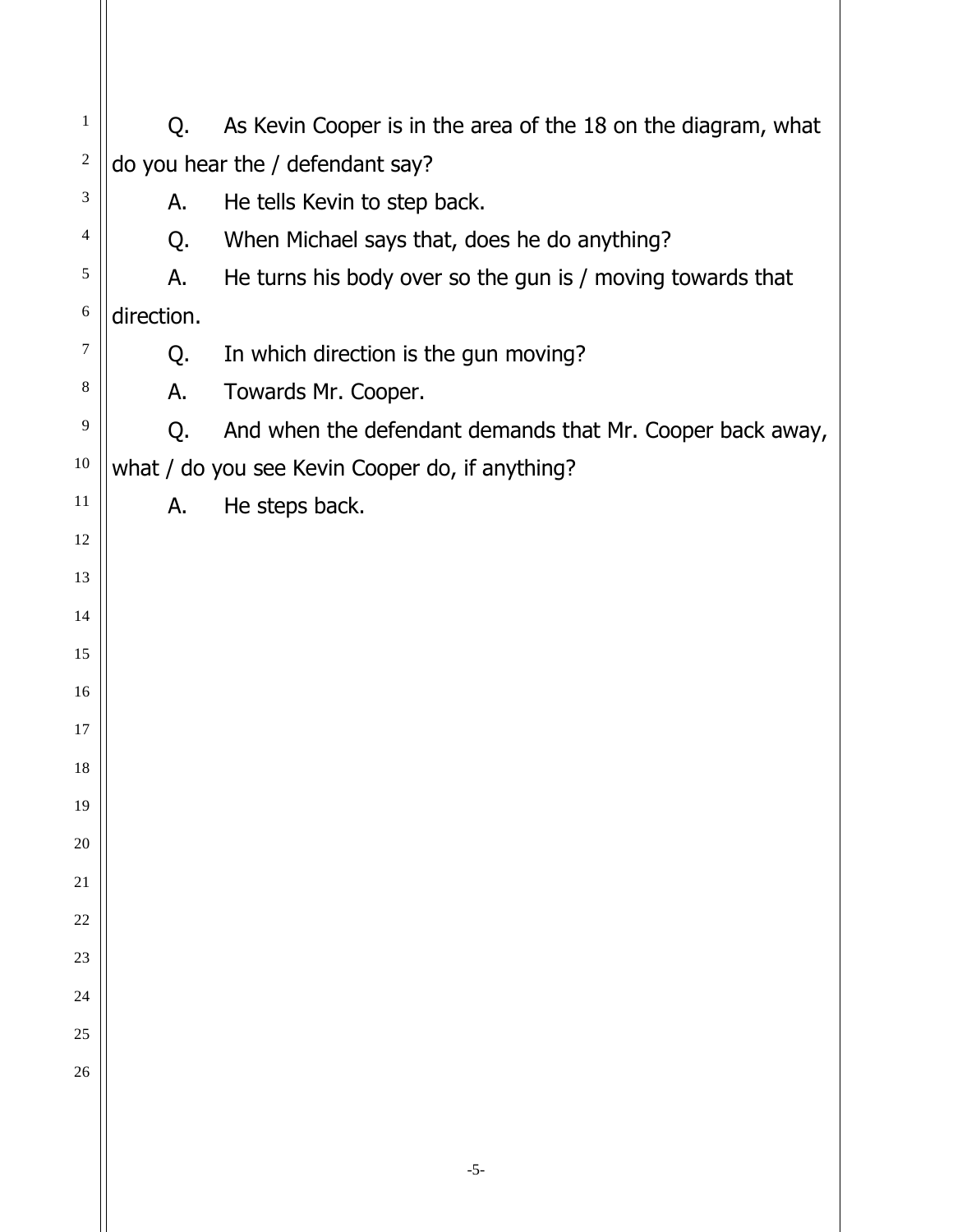1 **BEGIN TYPING** 

| 2             |              |                                            |    |                                                             |
|---------------|--------------|--------------------------------------------|----|-------------------------------------------------------------|
| 3             |              | BY MS. MURRAY:                             | Q. | How many steps does he actually take?                       |
| 4             | THE WITNESS: |                                            |    | It would just be an estimate, but I'd say about             |
| $\mathfrak s$ |              | two. I think that's correct.               |    |                                                             |
| 6             | Q.           |                                            |    | Okay. When Kevin / changes his location, where does he end  |
| $\tau$        |              |                                            |    | up standing on the diagram marked as People's 1?            |
| 8             | А.           | Between number 9 and number 10.            |    |                                                             |
| 9             | Q.           |                                            |    | After the defendant / instructs Kevin to back up and he     |
| 10            |              | complies, what happens next?               |    |                                                             |
| 11            | А.           |                                            |    | At this point Kevin sees the gun and he steps back.         |
| 12            |              | MS. JOHNSON:                               |    | Objection, your Honor. / Speculation.                       |
| 13            |              | THE COURT:                                 |    | Sustained.                                                  |
| 14            |              | MS. JOHNSON:                               |    | Move to strike.                                             |
| 15            |              | THE COURT:                                 |    | The last answer is stricken.                                |
| 16            |              | BY MS. MURRAY:                             | Q. | What happens after Kevin finally steps                      |
| 17            | back?        |                                            |    |                                                             |
| 18            | Α.           |                                            |    | He tells Michael to go over to the / park.                  |
| 19            | Q.           |                                            |    | Where is the park in relationship to where the defendant is |
| $20\,$        |              | standing on the diagram between 14 and 15? |    |                                                             |
| 21            | А.           |                                            |    | South of that blue triangle / right there.                  |
| 22            | Q.           | Okay. South of Lakeside Boulevard?         |    |                                                             |
| 23            | А.           | Yes.                                       |    |                                                             |
| 24            | Q.           | Is it actually right --                    |    |                                                             |
| 25            | А.           | Across the street.                         |    |                                                             |
| 26            |              |                                            |    |                                                             |
|               |              |                                            |    |                                                             |
|               |              |                                            |    | $-6-$                                                       |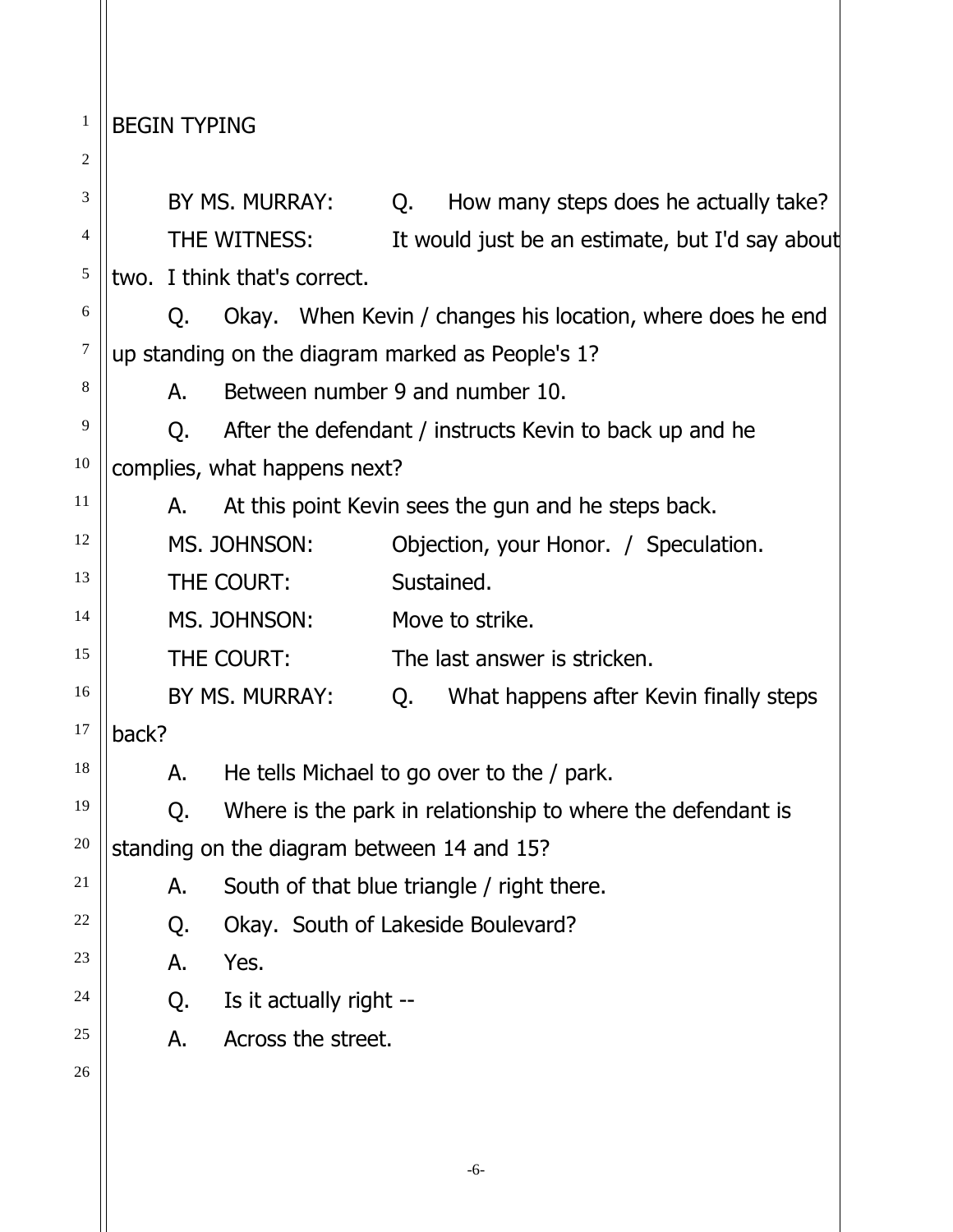1 2 3 4 5 6 7 8 9 10 11 12 13 14 15 Q. When Kevin first makes that statement, does the defendant say / anything? A. No. Q. What does the defendant do? A. He immediately puts his gun down. Q. When you say he puts the handgun down, stand up and demonstrate / for the jury what the defendant does with the gun. A. He had it up like that when he turned to Mr. Cooper and he put / it down to his right side. MS. MURRAY: For the record, the witness has indicated that Michael Tran was holding the gun up with his right hand / pointing it at Mr. Cooper. MS. JOHNSON: I am going to object. That misstates what the witness just demonstrated.

BY MS. MURRAY: Q. Sir, could you stand up again for the / record.

THE COURT: I think pointing in a direction is clear, it is just a question of where. I understand the objection.

BY MS. MURRAY: Q. Sir, when you saw the / defendant talking to Mr. Cooper, was the gun pointed in some direction?

A. Yes.

16

17

18

19

20

21

22

23

24

25

26

Q. And who was it pointed at, if anyone?

MS. JOHNSON: Object.

THE WITNESS: It was pointed / at Brian. When he turned to Kevin, who was walking up, he didn't really point at him. He only motioned towards him.

-7-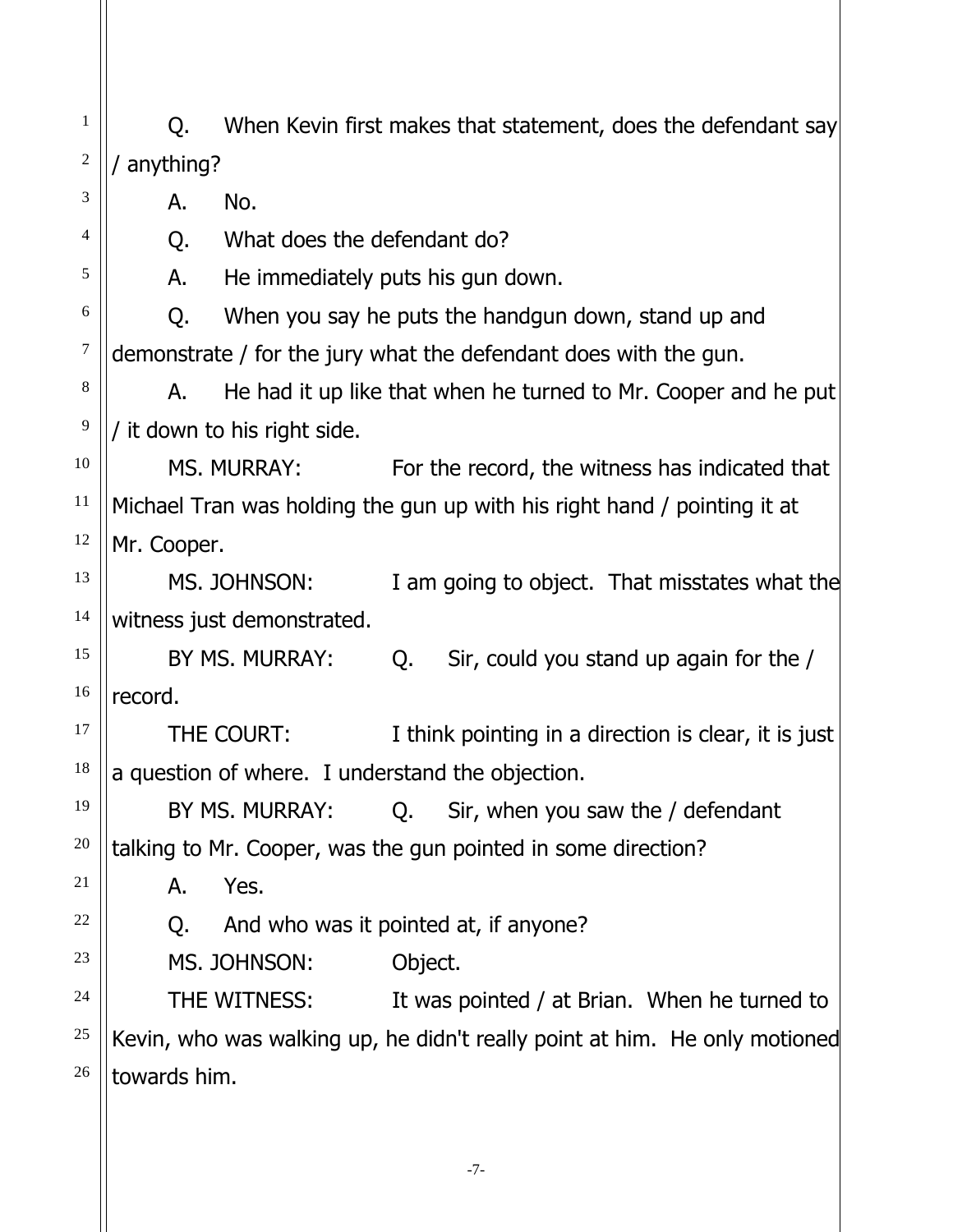| 1              |                      | BY MS. MURRAY:<br>Q.               | Okay. What direction / was it pointed                                   |
|----------------|----------------------|------------------------------------|-------------------------------------------------------------------------|
| $\overline{c}$ | in?                  |                                    |                                                                         |
| 3              | Α.                   | Approximately the west.            |                                                                         |
| 4              | Q.                   |                                    | Was there anybody there standing towards the west position?             |
| 5              | А.                   | Yes.                               |                                                                         |
| 6              | Q.                   | Who?                               |                                                                         |
| 7              | А.                   | Mr. Cooper.                        |                                                                         |
| 8              | Q.                   |                                    | Okay. When the defendant turned / toward Kevin Cooper and               |
| 9              |                      |                                    | the gun moved towards the west, how many hands was the defendant        |
| 10             | holding the gun in?  |                                    |                                                                         |
| 11             | A.                   | Only one.                          |                                                                         |
| 12             | Q.                   | Which hand was / it?               |                                                                         |
| 13             | А.                   | His right hand.                    |                                                                         |
| 14             | Q.                   | And what level was it?             |                                                                         |
| 15             | А.                   | Chest level.                       |                                                                         |
| 16             | Q.                   |                                    | Okay. And was the defendant's arm -- what position was it in?           |
| 17             | А.                   |                                    | His arm wasn't / extended fully, only about halfway.                    |
| 18             | Q.                   | Bent at the elbow?                 |                                                                         |
| 19             | А.                   | That's correct, bent at the elbow. |                                                                         |
| 20             | Q.                   |                                    | Okay. Right after the defendant and Kevin had this -- well, /           |
| 21             |                      |                                    | after Kevin said something about going to the park, what do you observe |
| 22             | the defendant to do? |                                    |                                                                         |
| 23             |                      | MS. JOHNSON:                       | Asked and answered, your Honor.                                         |
| 24             |                      | THE COURT:                         | Overruled. You may / answer.                                            |
| 25             |                      | THE WITNESS:                       | He turns back to Brian and lowers the gun to                            |
| 26             |                      | his side, puts it down.            |                                                                         |
|                |                      |                                    |                                                                         |

-8-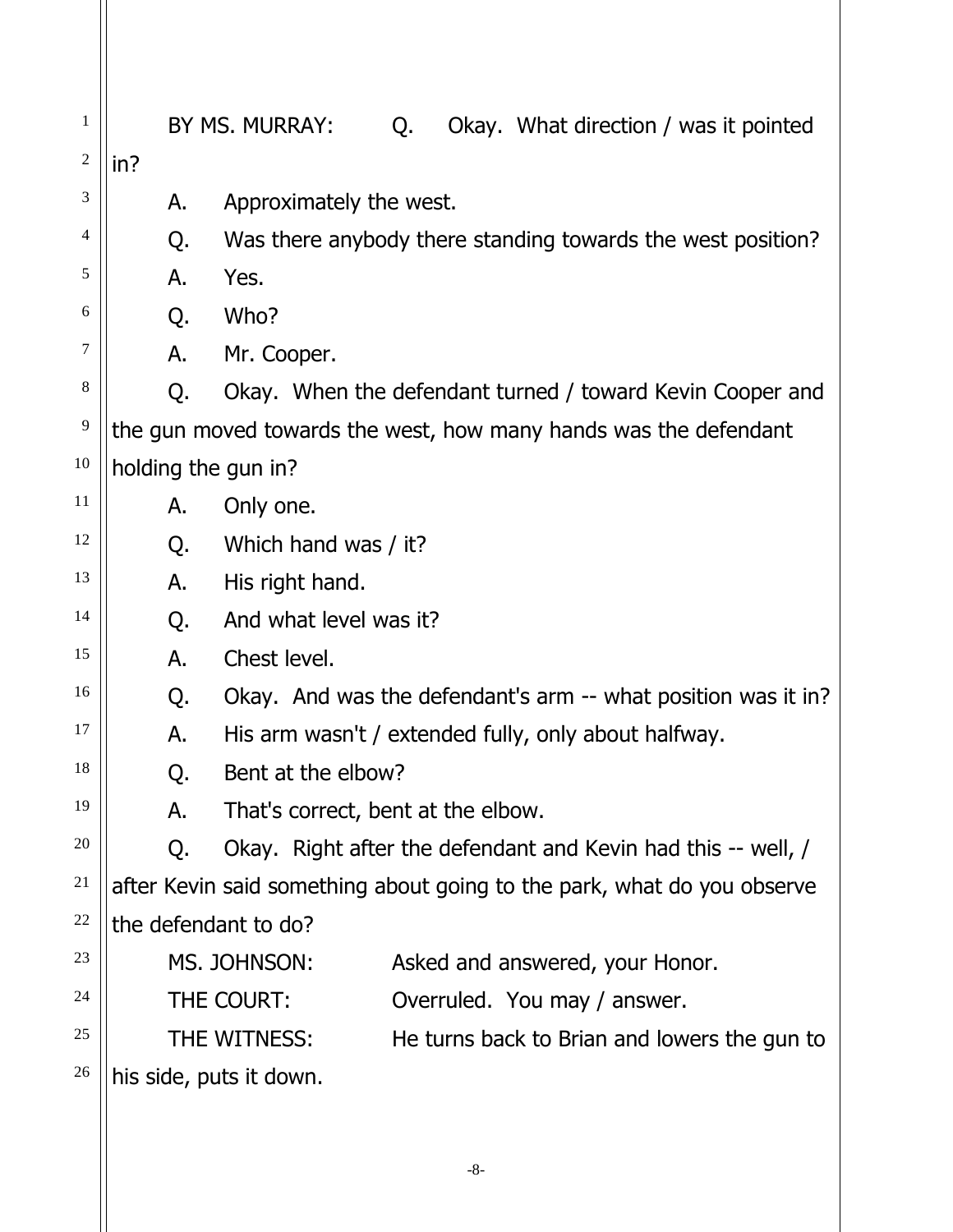1 2 3 4 5 6 7 8 9 10 11 12 13 14 15 16 17 18 19 20 21 22 23 24 25 26 BY MS. MURRAY: Q. As he proceeds to lower the handgun, it is / still in Michael Tran's right hand? A. Absolutely. Q. And where is the barrel of the gun pointed, if you know, as the defendant holds the gun / at his side? A. To the ground. Q. When the defendant's holding the gun towards the ground and keeps it at his right side, which direction has / he turned, do you recall? A. Facing Brian. Q. When Michael faces Brian, then is there any more conversation between the defendant and Brian Foster? A. Actually, there / was silence for a bit, and then conversation. Q. When the defendant turns back to Brian Foster, do you hear some yelling? A. No. Q. At any time / after the defendant gets out of his car, did you hear any raised voices? A. Not at any time. Q. When the defendant has the gun at / his side and turns back to Brian Foster, what's the defendant's demeanor like? MS. JOHNSON: Objection, your Honor. Calls for speculation. No foundation. THE COURT: Overruled. You may answer. / THE WITNESS: Normal, not angry or anything.

-9-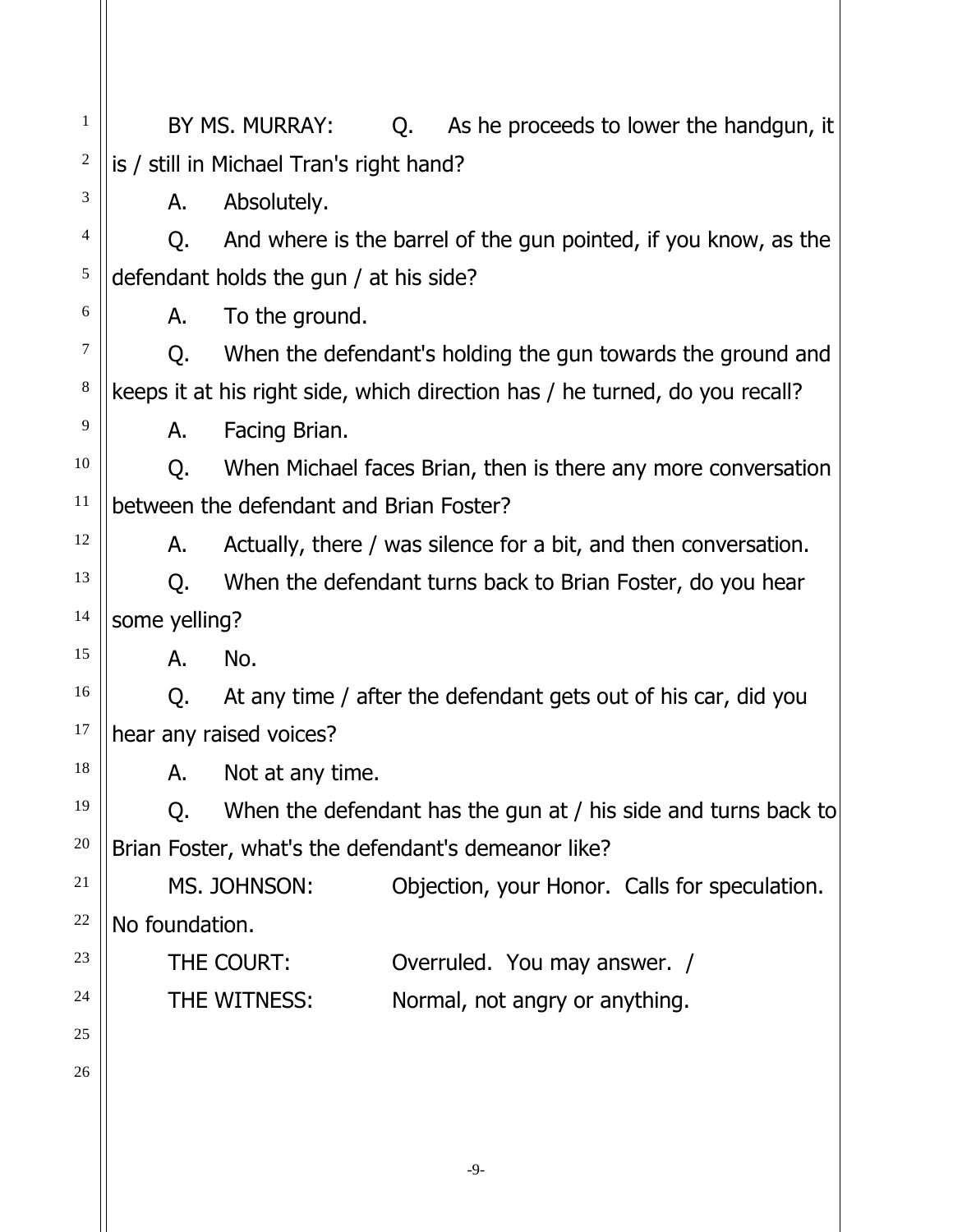1 2 3 4 5 6 7 8 9 10 11 12 13 14 15 16 17 18 19 20 21 22 23 24 25 26 BY MS. MURRAY: Q. Okay. Now, do you hear the defendant say something after there is a short pause and after he then turns / back to Brian Foster? A. No. Q. Do you hear Brian Foster say something? A. Yes. Q. What do you hear Brian Foster saying? A. He again said he thinks / he is down and gives him credit. Brian said to point the gun to his face and he would look down the barrel. Q. After Brian / Foster makes that statement, what's the defendant's demeanor? MS. JOHNSON: Objection, your Honor. This is leading and suggestive. THE COURT: **Overruled.** You may answer. THE WITNESS: Michael turns to me and / he had a grin across his face. He asked if I heard what Brian had just said. BY MS. MURRAY:  $Q.$  Could you describe the grin to us? A. Like / he couldn't believe Brian actually said that when he is having a gun in his hand. Q. Now, you testified the defendant turned to you, where / are you seated at the time the defendant adjusts his position? A. Driver's side. Q. When the defendant turns in your direction what part of him turns? / A. His upper body. Q. Okay. Does the defendant turn his head also?

-10-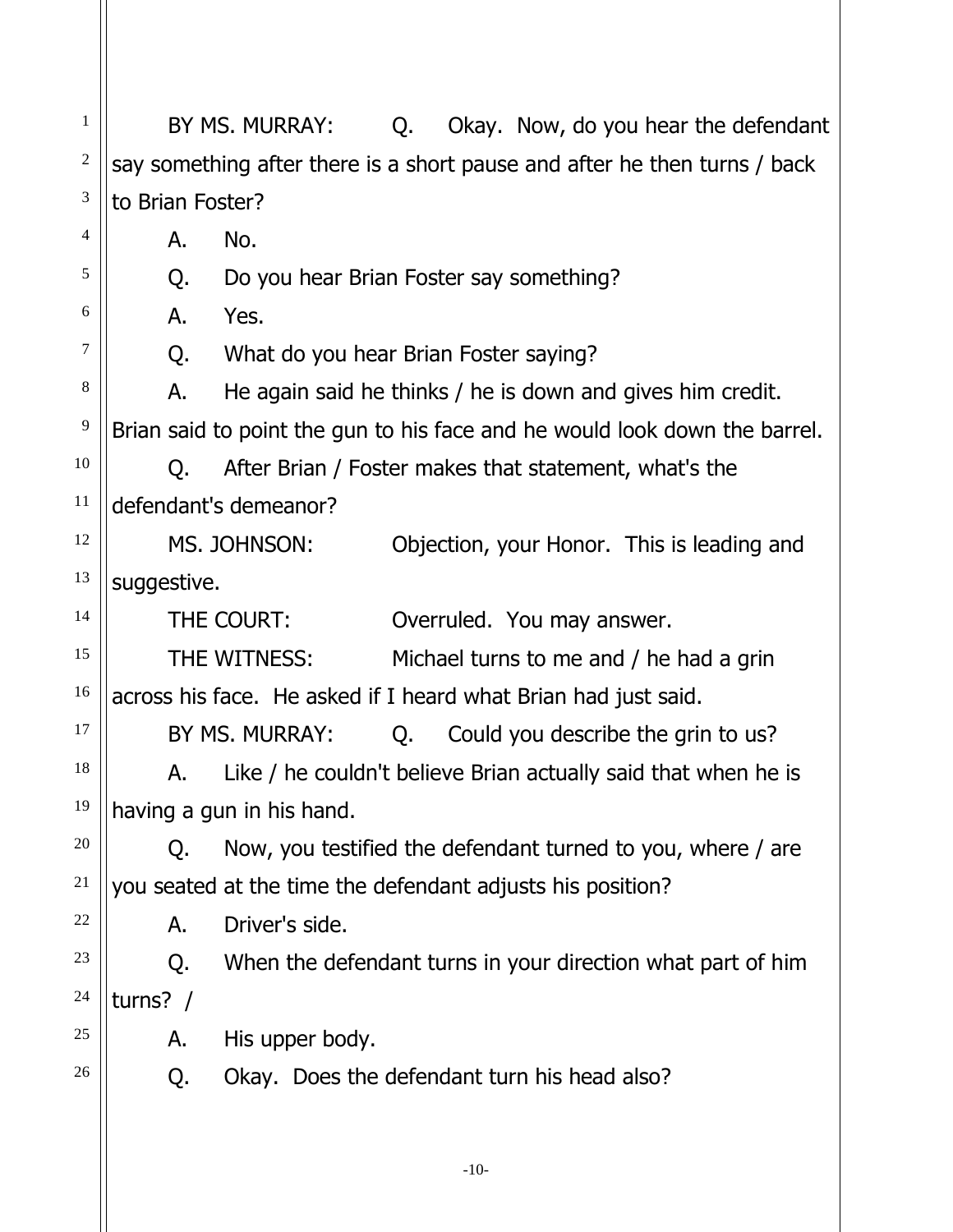| $\mathbf{1}$             | А.                                       | Yes, partially.                                                |  |  |  |
|--------------------------|------------------------------------------|----------------------------------------------------------------|--|--|--|
| 2                        | Q.                                       | Which direction does he turn, to the right or to the left? /   |  |  |  |
| 3                        | А.                                       | Looking over his shoulder.                                     |  |  |  |
| $\overline{\mathcal{L}}$ | Q.                                       | Turning and looking back over where you are seated in the car, |  |  |  |
| $\sqrt{5}$               | over his shoulder?                       |                                                                |  |  |  |
| 6                        | А.                                       | Correct.                                                       |  |  |  |
| $\tau$                   | Q.                                       | When the defendant does that, / where is the handgun           |  |  |  |
| $\,8\,$                  | pointed?                                 |                                                                |  |  |  |
| 9                        |                                          | MS. JOHNSON:<br>Objection. Assumes facts not in evidence.      |  |  |  |
| 10                       |                                          | THE COURT:<br>Overruled. You may answer.                       |  |  |  |
| 11                       |                                          | THE WITNESS:<br>At that moment when Brian made that            |  |  |  |
| 12                       |                                          | statement, Michael had / raised the pistol back up.            |  |  |  |
| 13                       |                                          | BY MS. MURRAY:<br>Q. Raised it up to where?                    |  |  |  |
| 14                       | А.                                       | To Brian's face.                                               |  |  |  |
| 15                       | Q.                                       | So when the defendant turns and asks you if you had heard /    |  |  |  |
| 16                       |                                          | Brian's statement, what's happening with the gun?              |  |  |  |
| 17                       | А.                                       | Pointed straight at Brian.                                     |  |  |  |
| 18                       | Q.                                       | When Michael asked you that question, did you respond?         |  |  |  |
| 19                       | А.                                       | I suppose you could say / that. Basically, I nodded my head,   |  |  |  |
| 20                       |                                          | but didn't really say anything.                                |  |  |  |
| 21                       | Q.                                       | After the defendant says that to you, do you see anybody else  |  |  |  |
| 22                       | in the / area of the park where you are? |                                                                |  |  |  |
| 23                       | А.                                       | Prior to that I did.                                           |  |  |  |
| 24                       | Q.                                       | Okay. When was the first occasion you noticed somebody else    |  |  |  |
| 25                       |                                          | in the area / of the park where you guys were?                 |  |  |  |
| 26                       |                                          |                                                                |  |  |  |
|                          |                                          |                                                                |  |  |  |
|                          |                                          |                                                                |  |  |  |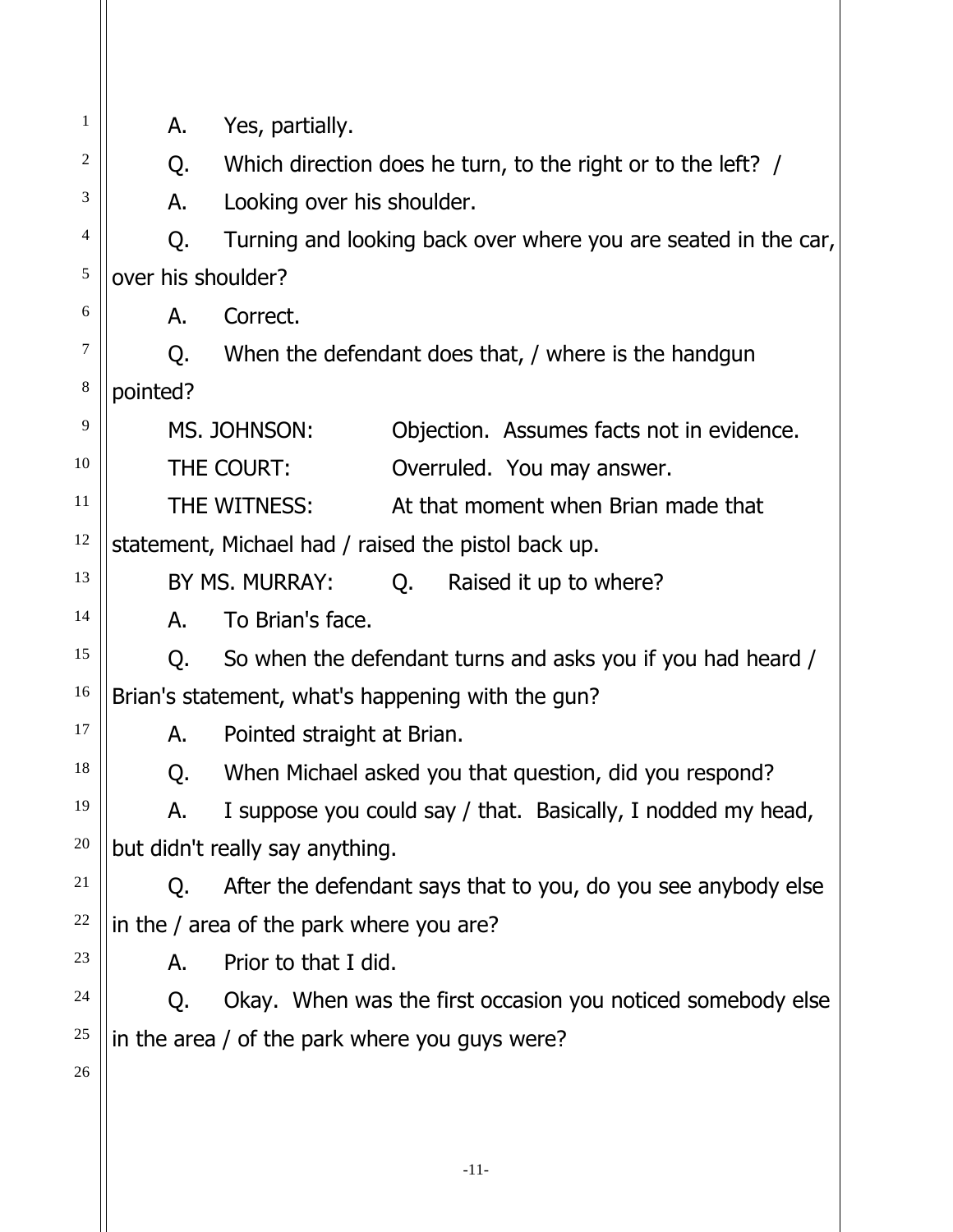1 2 3 4 5 6 7 8 9 10 11 12 13 14 15 16 17 18 19 20 21 22 23 24 25 26 A. When Michael had turned to Mr. Cooper and told Kevin to back away as he was moving his / gun over, he saw the compact car so that's when he concealed the gun behind his leg. MS. JOHNSON: Wait. I am going to object, your Honor. / Speculation. He saw a car. THE COURT: Sustained. BY MS. MURRAY: Q. Going back now. As the defendant turns in the direction of Kevin, then where is this car that you / are talking about? THE WITNESS: It's approaching us on Lakeside Boulevard going east. Q. Traveling from west to east? A. Correct. Q. And as the defendant is facing towards Mr. / Cooper, which direction is he facing? A. I believe west. Q. The defendant is facing the same way as the car is coming; is that right? A. Yes. / Q. Now, can you describe this car? A. The headlights were very bright. I couldn't see. Q. As the car is traveling, how soon after you noticed the / car is it that the defendant releases the gun to his side? A. Almost immediately. Q. What do you observe the car doing? A. It made a left / onto Bowling Green Street.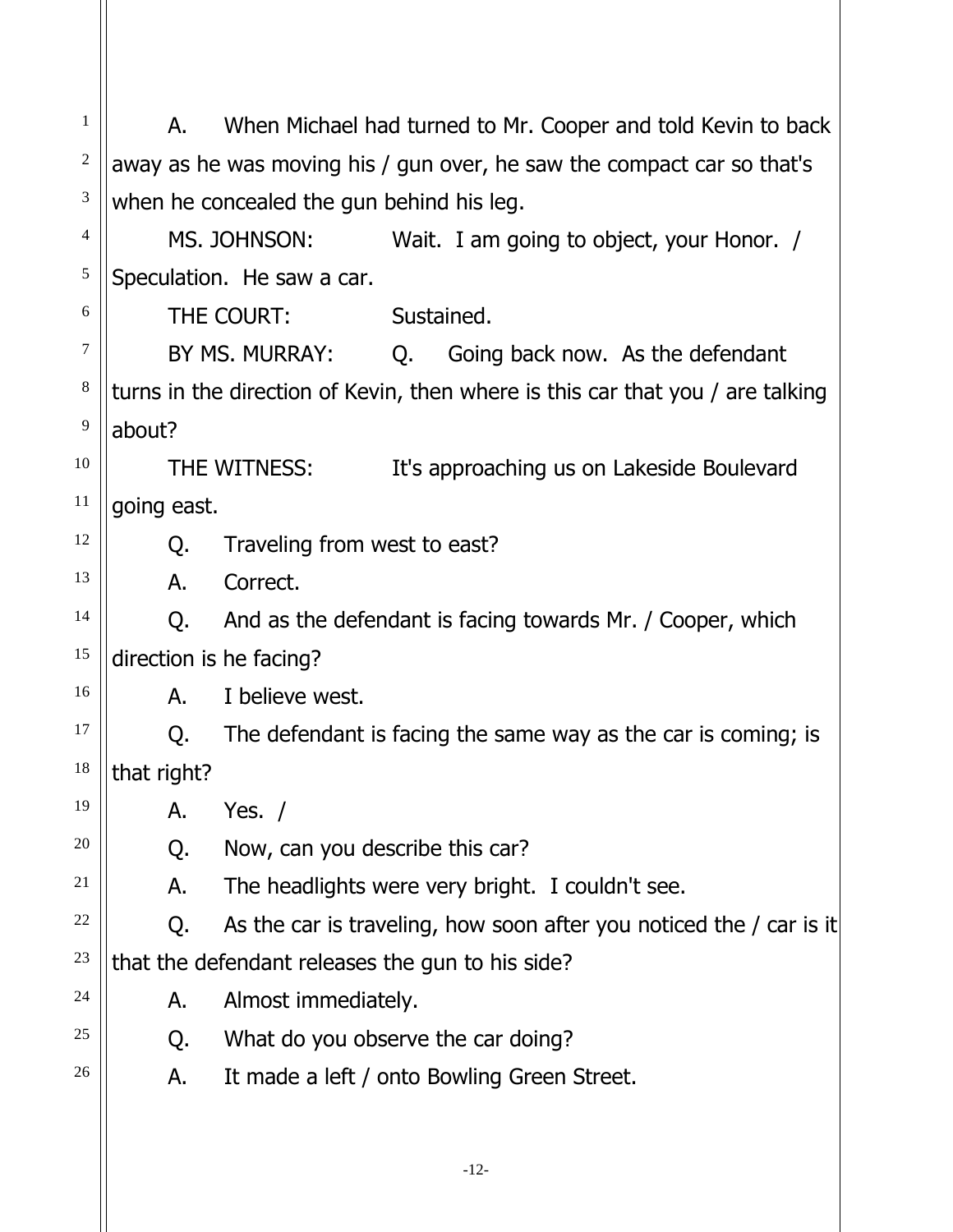| 1                        | Q.         | So it never actually drove past your location?                           |
|--------------------------|------------|--------------------------------------------------------------------------|
| $\overline{c}$           | Α.         | No.                                                                      |
| 3                        | Q.         | Do you see any other people or anything in the area after /              |
| $\overline{\mathcal{L}}$ | that?      |                                                                          |
| 5                        | А.         | Yes.                                                                     |
| 6                        | Q.         | When did that happen?                                                    |
| $\tau$                   | А.         | As soon as that car with its headlights on made a left onto              |
| $\,8\,$                  |            | Bowling Green Street, there was another / car located on Lakeside        |
| 9                        | Boulevard. |                                                                          |
| 10                       | O.         | All right. And where was this other car parked on Lakeside               |
| 11                       |            | Boulevard in relationship to where your car and Brian / Foster's car was |
| 12                       | sitting?   |                                                                          |
| 13                       | А.         | It was parked on Lakeside on the south side, basically pointing          |
| 14                       | east.      |                                                                          |
| 15                       | O.         | All right. And in relationship to Bowling Green Street, / was it         |
| 16                       |            | east or west of the intersection of Bowling Green and Lakeside?          |
| 17                       | А.         | West.                                                                    |
| 18                       | Q.         | It would not be pictured on the exhibit or the diagram, / true?          |
| 19                       | А.         | No.                                                                      |
| 20                       | Q.         | In relationship to the events that you have just testified to,           |
| 21                       |            | when is it that you saw this other car parked west of / Bowling Green on |
| $22\,$                   | Lakeside?  |                                                                          |
| 23                       | Α.         | As soon as the car with its headlights on approached us. As              |
| 24                       |            | soon as it passed, I noticed that car.                                   |
| 25                       |            |                                                                          |
| 26                       |            |                                                                          |
|                          |            |                                                                          |
|                          |            |                                                                          |

 $\mathsf{I}$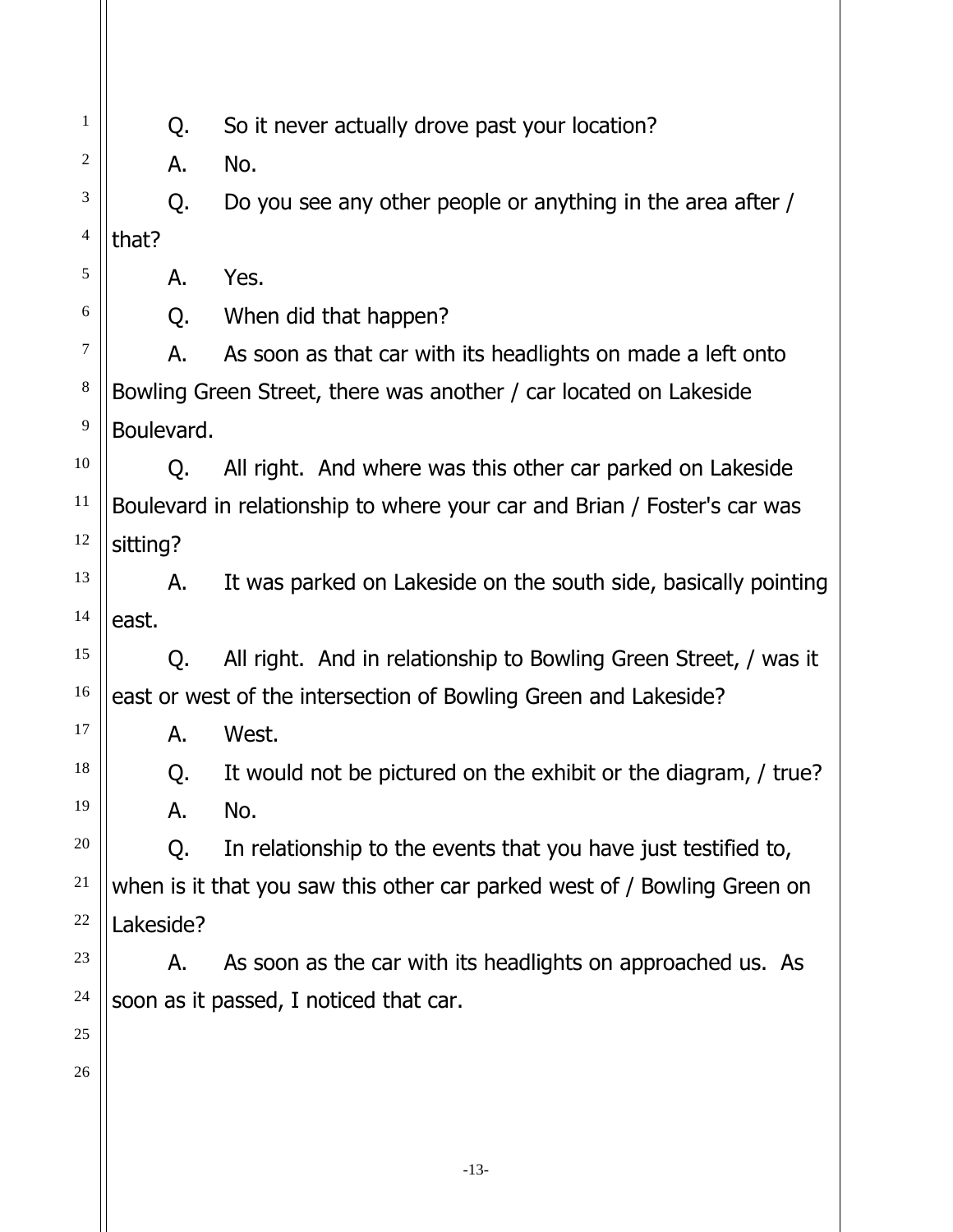| $\mathbf{1}$   | O.             |                    | After / the defendant asked if you heard Brian's statement                 |
|----------------|----------------|--------------------|----------------------------------------------------------------------------|
| $\overline{c}$ |                |                    | about the gun, does Michael still keep the gun pointed at Brian Foster's   |
| 3              | face?          |                    |                                                                            |
| $\overline{4}$ |                | MS. JOHNSON:       | Objection, your Honor. / Leading and                                       |
| 5              | suggestive.    |                    |                                                                            |
| 6              |                | THE COURT:         | No. Overruled. You may answer.                                             |
| 7              |                | THE WITNESS:       | Yes.                                                                       |
| 8              |                | <b>MS. MURRAY:</b> | Thank you. Nothing further.                                                |
| 9              |                | THE COURT:         | Counsel, you may now examine.                                              |
| 10             |                | MS. JOHNSON:       | Thank you.                                                                 |
| 11             |                |                    | <b>EXAMINATION</b>                                                         |
| 12             |                | BY MS. JOHNSON:    | You said that after the / defendant had<br>Q.                              |
| 13             |                |                    | that discussion about the statement, he is still pointing the gun at Brian |
| 14             | Foster's face? |                    |                                                                            |
| 15             | А.             | Yes.               |                                                                            |
| 16             | Q.             |                    | Did you ever see him lower the / gun after that?                           |
| 17             | А.             | No.                |                                                                            |
| 18             | Q.             |                    | After my client turns back to Brian Foster, what happens next?             |
| 19             | А.             | He fires the gun.  |                                                                            |
| 20             | Q.             |                    | Prior to firing the gun, do / you see Brian Foster do anything?            |
| 21             | A.             | No.                |                                                                            |
| 22             | Q.             |                    | When the defendant fires the pistol, do you actually see him do            |
| 23             | it?            |                    |                                                                            |
| 24             | A.             | Yes.               |                                                                            |
| 25             | Q.             |                    | And what happens after / you observe the defendant fire the                |
| 26             | gun?           |                    |                                                                            |
|                |                |                    |                                                                            |
|                |                |                    | $-14-$                                                                     |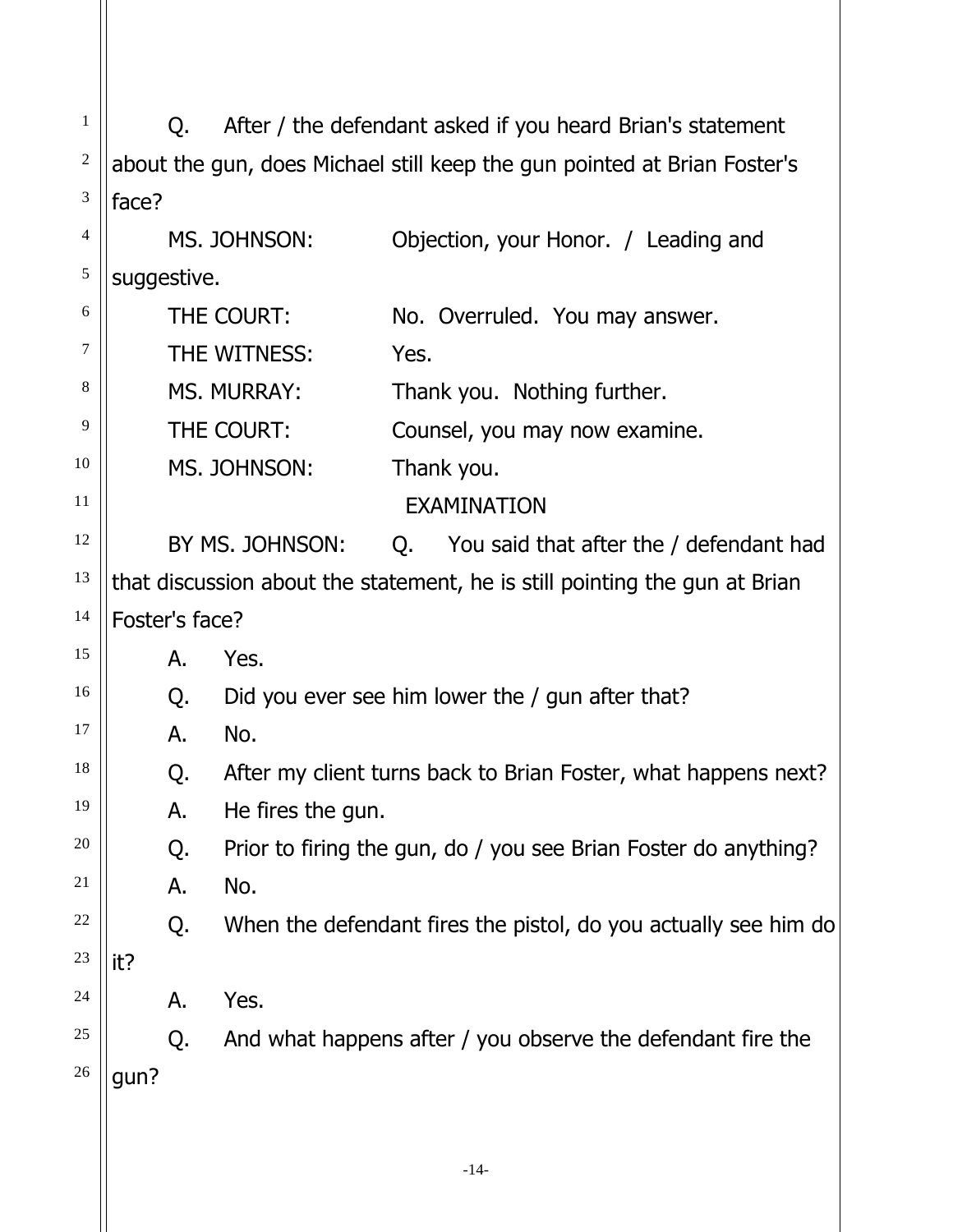| 1                       | I see him fire the gun into Brian, and immediately turns<br>А. |                                                                                |  |  |
|-------------------------|----------------------------------------------------------------|--------------------------------------------------------------------------------|--|--|
| $\overline{\mathbf{c}}$ | towards Mr. Cooper.                                            |                                                                                |  |  |
| 3                       | Q.                                                             | How many shots did / you hear from the gun?                                    |  |  |
| 4                       | А.                                                             | I remember Michael firing twice.                                               |  |  |
| 5                       | Q.                                                             | What do you see happening after the gun is discharged twice?                   |  |  |
| 6                       | А.                                                             | I see Brian fall / onto his back.                                              |  |  |
| 7                       | Q.                                                             | Approximately how long before Brian starts to fall in                          |  |  |
| 8                       |                                                                | relationship to the firing of the gun?                                         |  |  |
| 9                       | А.                                                             | Immediately after the first shot.                                              |  |  |
| 10                      | Q.                                                             | Did / you see anything on Brian Foster's person after the first                |  |  |
| 11                      | shot is fired?                                                 |                                                                                |  |  |
| 12                      | А.                                                             | No.                                                                            |  |  |
| 13                      | Q.                                                             | Where is Brian Foster, or how is he positioned after the / first               |  |  |
| 14                      | shot?                                                          |                                                                                |  |  |
| 15                      |                                                                | You indicated he is falling. Can you say where he is at the time               |  |  |
| 16                      | of the second shot?                                            |                                                                                |  |  |
| 17                      | А.                                                             | I don't remember. It happened / so fast.                                       |  |  |
| 18                      | Q.                                                             | Now, after you hear those two gunshots, do you see where                       |  |  |
| 19                      | Kevin is standing?                                             |                                                                                |  |  |
| 20                      | Α.                                                             | Yes.                                                                           |  |  |
| 21                      | O.                                                             | And on the diagram marked as People's 1, / where is Kevin                      |  |  |
| $22\,$                  |                                                                | standing at the time of the -- let's start with the time of the first gunshot. |  |  |
| 23                      |                                                                | Where is Kevin positioned?                                                     |  |  |
| 24                      | A.                                                             | He is still / standing between number 9 and number 10.                         |  |  |
| 25                      | Q.                                                             | So he hasn't changed locations after Michael told him to back                  |  |  |
| 26                      | away?                                                          |                                                                                |  |  |
|                         |                                                                |                                                                                |  |  |
|                         |                                                                | $-15-$                                                                         |  |  |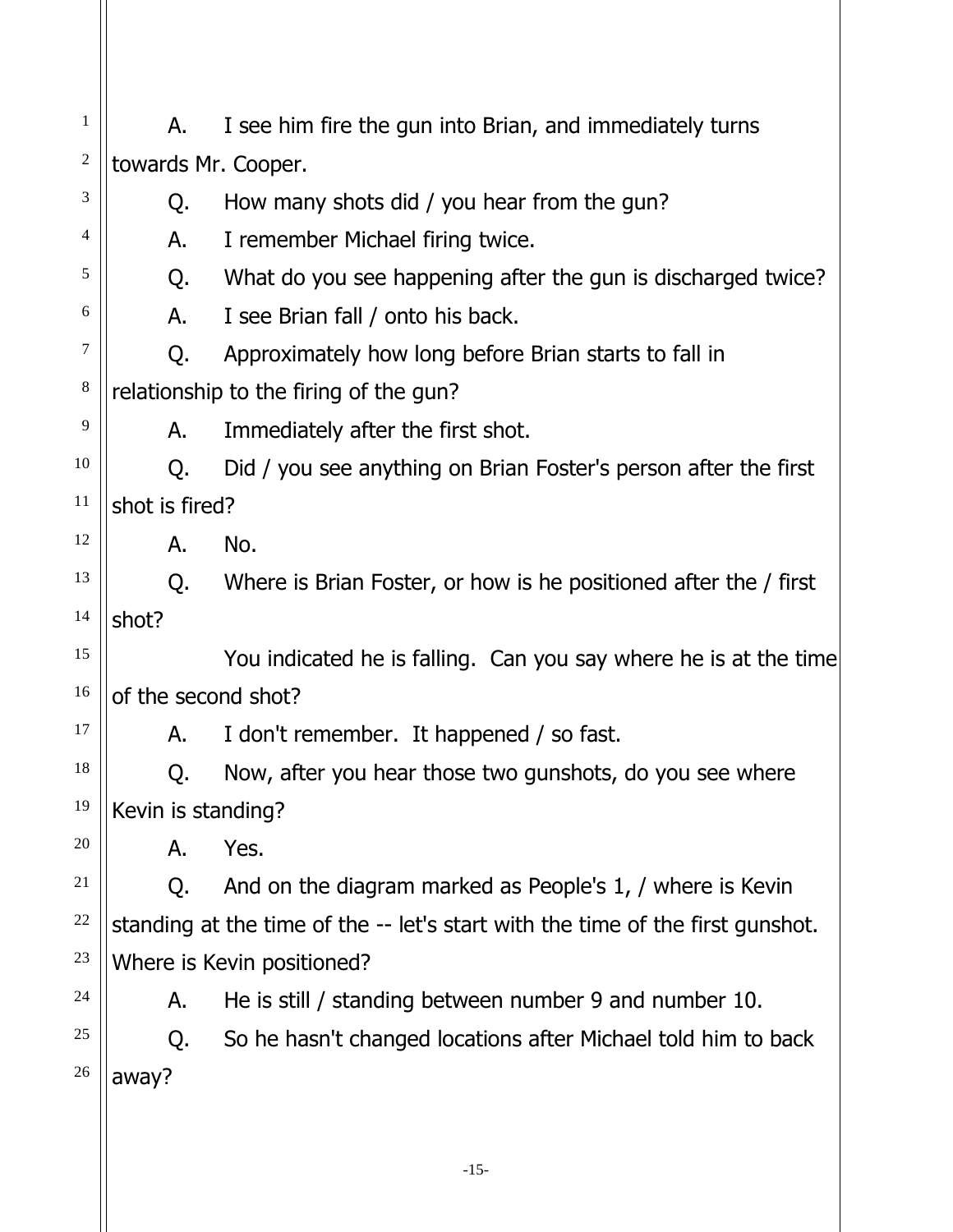| $\mathbf{1}$     |                                    | MS. MURRAY:<br>Objection, your Honor. Vague.                   |  |  |
|------------------|------------------------------------|----------------------------------------------------------------|--|--|
| 2                |                                    | THE COURT:<br>Overruled. You / may answer.                     |  |  |
| 3                |                                    | THE WITNESS:<br>After Michael told him to get back, Kevin      |  |  |
| $\overline{4}$   |                                    | stepped about two paces back and remained there.               |  |  |
| 5                |                                    | BY MS. JOHNSON:<br>Q. Okay. Subsequent to the second shot,     |  |  |
| $\boldsymbol{6}$ |                                    | did / you notice where Kevin is standing then?                 |  |  |
| 7                | А.                                 | Yes, after the first shot I did see where Kevin was.           |  |  |
| $\,8\,$          | Q.                                 | Okay. What do you see Kevin doing / then, if anything?         |  |  |
| 9                | А.                                 | I see exactly him dropping his drink cup, turning around and   |  |  |
| 10               | starting to run.                   |                                                                |  |  |
| 11               | O.                                 | You have described Kevin dropping his drink cup. / Where       |  |  |
| 12               |                                    | exactly does he drop it on the diagram exhibit, if you recall? |  |  |
| 13               | А.                                 | Right where he was standing.                                   |  |  |
| 14               | Q.                                 | So somewhere between number 9 and number / 10?                 |  |  |
| 15               | А.                                 | Yes.                                                           |  |  |
| 16               | Q.                                 | Now, you testified that you saw Kevin turn around and run. So, |  |  |
| 17               | which direction does Kevin run in? |                                                                |  |  |
| 18               | Α.                                 | West, to the front of / Brian's car.                           |  |  |
| 19               | Q.                                 | As Kevin is running, do you see what the defendant is doing?   |  |  |
| 20               | А.                                 | Yes.                                                           |  |  |
| 21               | Q.                                 | What?                                                          |  |  |
| 22               | А.                                 | He turns around facing Kevin and chases him down. /            |  |  |
| 23               | Q.                                 | Now, when the defendant is chasing him, about how fast is      |  |  |
| 24               | Michael moving?                    |                                                                |  |  |
| 25               | А.                                 | Maybe starting to sprint, but really taking only two steps.    |  |  |
| 26               | Q.                                 | Starting to / sprint?                                          |  |  |
|                  |                                    |                                                                |  |  |
|                  |                                    |                                                                |  |  |